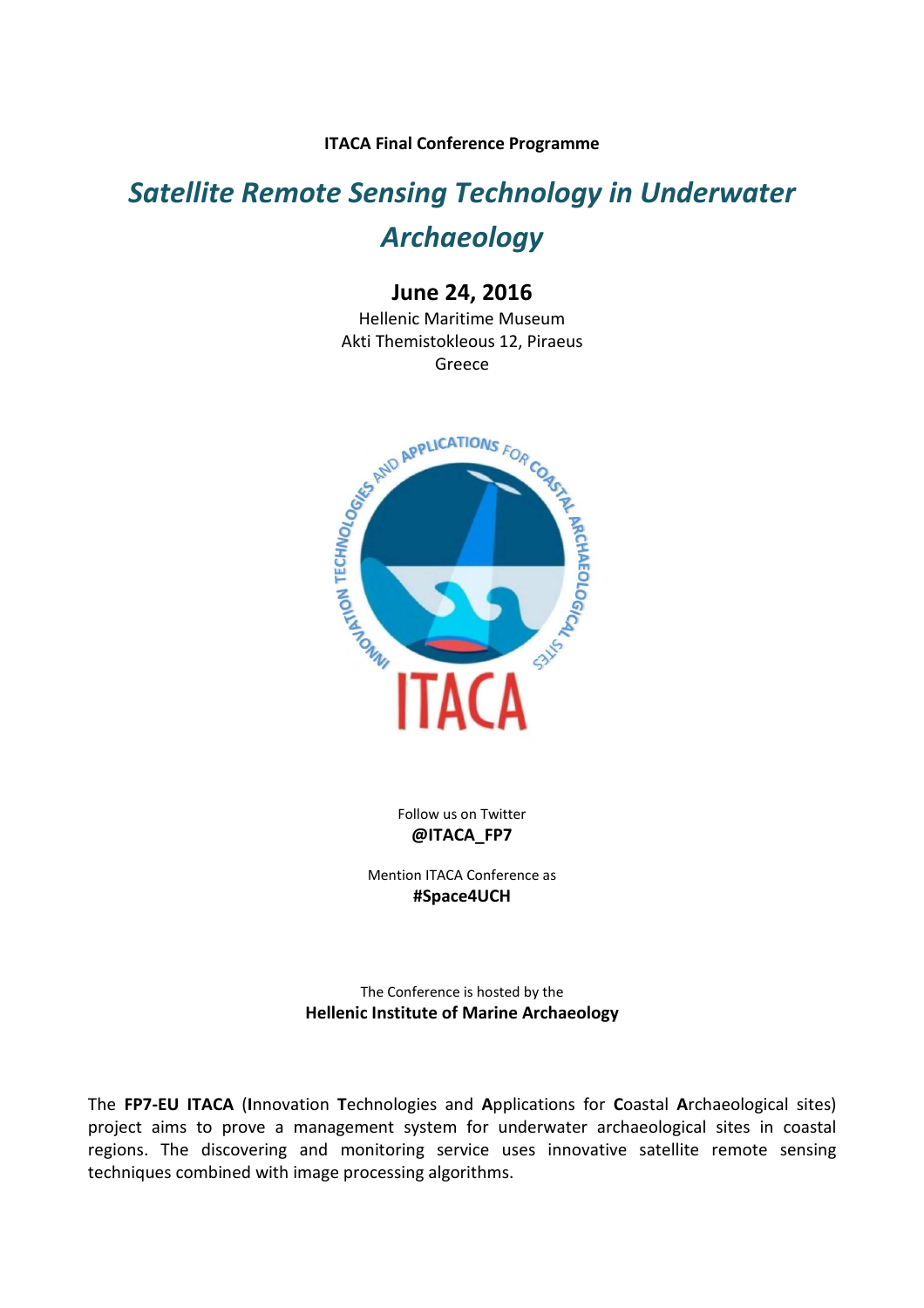

# **Friday 24th June 2016**

- 08:30-09:00 **REGISTRATION**
- 09:00-09:30 **OPENING SESSION**

#### **Session I**

Chair: Christos **Agouridis**

- 09:30-09:50Stelios **Bollanos (PKH)**, *ITACA Technological and collaborative challenges*
- 09:50 -10:10 Alessio **Di Iorio (Alma)**, *Advancement on shape detection algorithms for underwater archaeology*
- 10:10-10:30 Antonio **Salvati (KELL)**, *Bathymetry estimation using satellite-based SAR observations*
- 10:30-10:50 Manuel J. **Fonseca (FFCUL),** *A fuzzy approach for shape detection in complex images*
- 10:50-11:10 Antonio **Monteleone (NAIS),** *Supporting coastal archaeological sites management on the web: the ITACA service web portal*
- 11:10-11:30 Lars **Boye Hansen (DHI-GRAS),** *Satellite derived bathymetry from very high resolution optical data*
- 11:30-12:00 Coffee Break

## **Session II**

Chair: Werner **Alpers** - Evyenia **Yiannouli**

- 12:00-12:20 Floriana **Agneto**, Giacoma **Brancato**, Salvatore **Emma (Sopmare),** *Test case Egadi Islands – The ITACA experience*
- 12:20-12:40 Elias **Spondylis**, Myrto **Michalis**, Christos **Agouridis (I.EN.A.E.),** *ITACA's Test Case Greece: The Pagasetikos Underwater Archaeological Research at Metohi and Glaros*
- 12:40-13:00 Lorenzo **Minno (Codevintec),** *High definition technologies to investigate the seafloor. An application in archaeology*
- 13:00-13:20 Silvia **Ciccarelli**, Rosario **Pavone (SME4SPACE),** *Earth observation satellite data for coastal archaeological sites*
- 13:20-13:40 Eutimio **Tiliacos (ANESTI),** *The market perspective of the ITACA project*
- 13:40-14:00 **DISCUSSION**
- 14:00-15:00 Lunch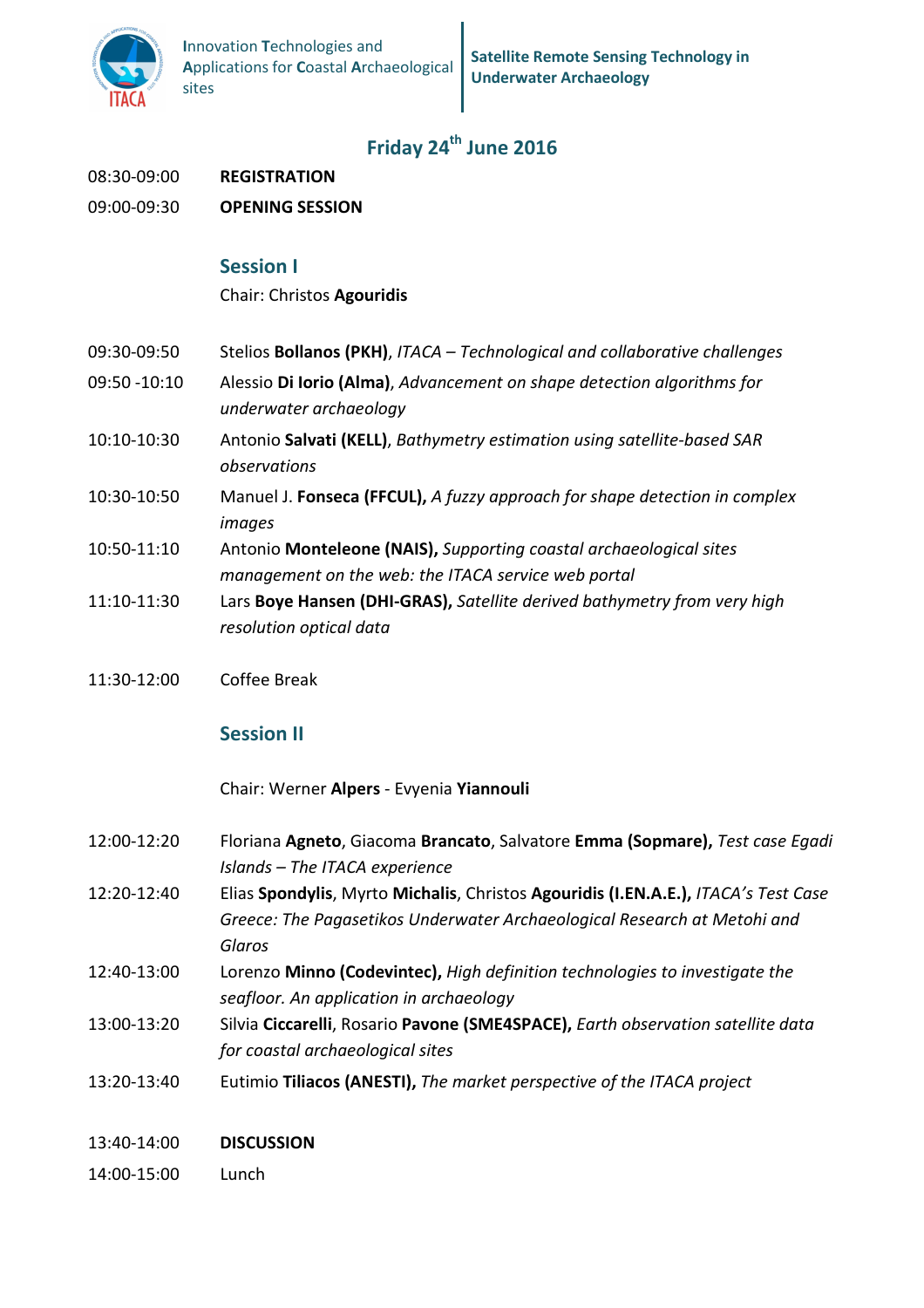

# **Session III**

Chair: Angeliki **Simosi** - Yannos **Lolos**

- 15:00-15:20 Dimitrios **Ioannidis (PKH)**, *Management & Monitoring of underwater archaeological sites: An innovative approach*
- 15:20-15:40 George **Papatheodorou**, Maria **Geraga**, Elias **Fakiris**, Dimitris **Christodoulou**, Nikos **Georgiou**, Xenophon **Dimas (LMGPO)**, *Marine remote sensing techniques and underwater archaeology: Case studies from Greece and the Eastern Mediterranean*
- 15:40-16:00 Bjørn **Lovén (Saxo Institute, UCPH)**, *Eyes in the sky above Lechaion Ancient Corinth's main harbour*
- 16:00-16:20 Coffee Break

## **Session IV**

Chair: George **Papatheodorou** - Stelios **Bollanos**

- 16:20-16:40 Massimiliano **Secci**, Giorgio Pier **Spanu (UNISS)***, The underwater archaeological world in three dimensions. Some theoretical and conceptual considerations*
- 16:40-17:00 Athos **Agapiou**, Vasiliki **Lysandrou,** Diofantos G. **Hadjimitsis (CUT)**, *Coastal heritage landscapes under marine spatial planning policy: a "forgotten layer"*
- 17:00-17:20 Nikos **Papadopoulos (GeoSat ReSeArch Lab, IMS-FORTH),** *Mapping the cultural dynamics of littoral archaeological sites through geoinformatics: Examples from Crete, Greece*
- 17:20-17:40 Christopher **Stewart (URTV),** *Submerged Palaeolandscape Monitoring with Sentinel-1*
- 17:40-18:30 **ROUND TABLE DISCUSSION**
- 18:30-19:00 **Documentary Short Films from the Test Campaigns in Italy and Greece Sopmare,** *ITACA - Egadi Islands Test case - Sept. 2015*  **I.EN.A.E.,** *The Underwater Archaeological Research in the Pagasetikos Gulf*